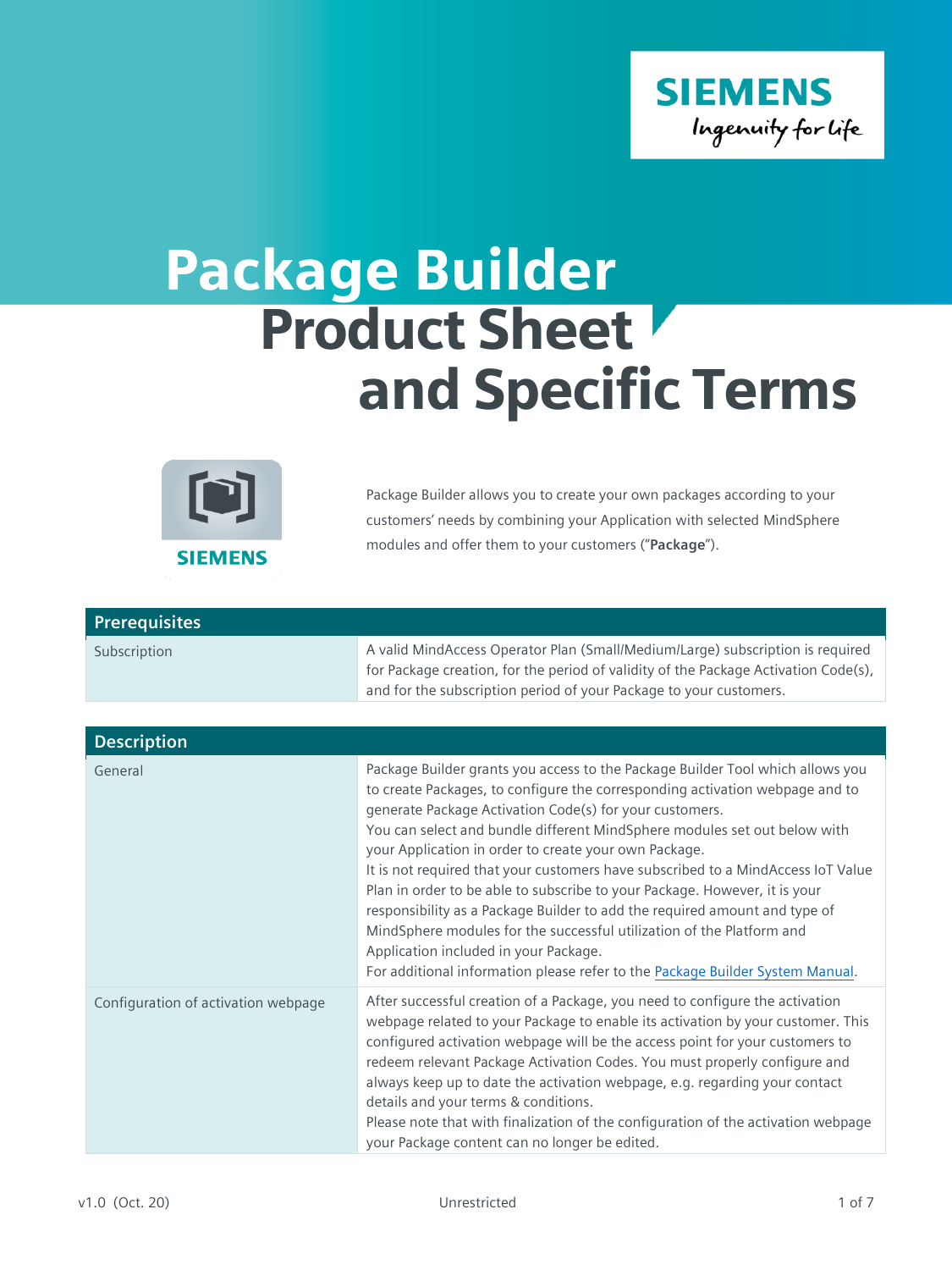| Generation of Package Activation Codes | The Package Activation Code is a unique code generated by you via the Package<br>Builder Tool which gives your customer access to the acquired Package content.<br>You define the validity period for each Package Activation Code according to the<br>limitations foreseen on the activation webpage (max. 3 months). You must have<br>a valid MindAccess Operator Plan subscription for the duration of the validity for<br>the Package Activation Code(s) you generate as well as for the subscription term<br>you offer for your Package to your customer.<br>Each Package Activation Code can be used by your customer only once. The<br>MindSphere modules will be activated immediately upon your and our<br>acceptance of your customer's activation request. |
|----------------------------------------|-----------------------------------------------------------------------------------------------------------------------------------------------------------------------------------------------------------------------------------------------------------------------------------------------------------------------------------------------------------------------------------------------------------------------------------------------------------------------------------------------------------------------------------------------------------------------------------------------------------------------------------------------------------------------------------------------------------------------------------------------------------------------|
| Activation and Package provisioning to | Activation and Package provisioning:                                                                                                                                                                                                                                                                                                                                                                                                                                                                                                                                                                                                                                                                                                                                  |
| your customer; de-provisioning         | It is your responsibility to provide your customer with the URL link for the<br>activation webpage (see activation webpage configuration in Package Builder<br>Tool) and with the relevant Package Activation Code(s). Your customer will be<br>able to redeem the Package Activation Code on the activation webpage within<br>the validity period of the Package Activation Code.                                                                                                                                                                                                                                                                                                                                                                                    |
|                                        | To activate a Package we will require your customer on the activation webpage,<br>among others, to:<br>· enter a valid Package Activation Code,<br>• enter customer's company contact and address details,<br>• decide if the Package shall be provisioned to a new Base Tenant or an existing<br>Account (Base Tenant or MindAccess IoT Value Plan Account),<br>• accept the terms & conditions applicable to the MindSphere modules, and<br>• confirm compliance with Export and Sanctions Laws.                                                                                                                                                                                                                                                                    |
|                                        | After finalization of the Package activation process you will receive a notification<br>about your customer's request. You will be responsible to verify as soon as<br>possible, however latest within 7 calendar days of the date of notification, if<br>your customer is qualified to request activation of the Package. Upon expiry of<br>the time period mentioned above, your acceptance of the customer's activation<br>request shall be deemed given. We will be free to approve or reject such<br>activation request in our sole discretion.                                                                                                                                                                                                                  |
|                                        | Upon successful verification and your and our acceptance of customer's<br>activation request, the Package will be provisioned to your customer and your<br>customer will enter into a direct contractual relationship with the Siemens entity<br>indicated on the activation webpage for the MindSphere modules contained in<br>your Package.                                                                                                                                                                                                                                                                                                                                                                                                                         |
|                                        | De-provisioning:                                                                                                                                                                                                                                                                                                                                                                                                                                                                                                                                                                                                                                                                                                                                                      |
|                                        | Upon expiry of your customer's subscription term for your Package you are<br>obliged to de-provision your Package. De-provisioning can be done via use of the<br>Package Builder Tool which lists all active subscriptions for your Package and<br>their expiry.                                                                                                                                                                                                                                                                                                                                                                                                                                                                                                      |

## **Available MindSphere Modules**

The following MindSphere modules are available in Package Builder to be part of your Package. The selection of the relevant MindSphere modules for your Package is within your sole responsibility and liability.

Base Tenant module The module *Base Tenant* provides your customer with a dedicated Account (also referred to as "Tenant") on MindSphere. It enables your customer to login to its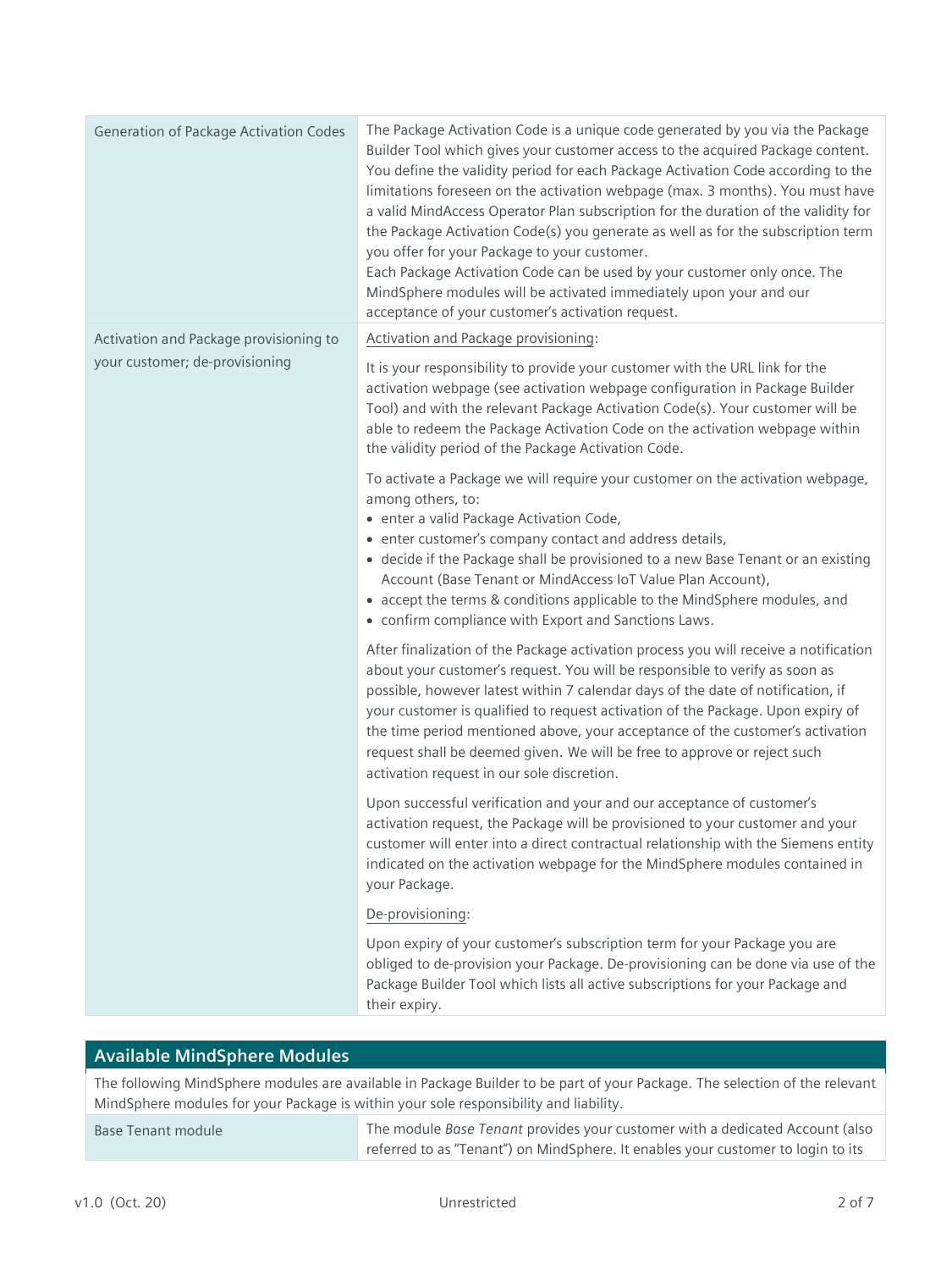|                                     | Account via the respective URL provided by us and is a key prerequisite for all<br>Packages and applications.<br>A Base Tenant will be automatically added to your Package and provisioned to<br>any of your customers who (i) do not have an existing Base Tenant or<br>MindAccess IoT Value Plan Account, or (ii) who decide to use an additional Base<br>Tenant.<br>This module includes 1 Admin User and provides your customer with the<br>following administration tools available on the MindSphere Launchpad:<br>• Usage Transparency: provides information regarding your customer's<br>consumption of MindSphere modules.<br>• Settings: allows managing Users, permissions, rights, roles, groups,<br>Collaborations, subtenants <sup>1</sup> and tenant provider information. For every User,<br>an individual login is required. Users are also permitted to access and utilize<br>the user management for the purpose of receiving a service from your<br>customer. However, a user that receives a service from your customer shall<br>not be granted with administration rights, except for administration rights<br>that are offered by the user management of a subtenant <sup>1</sup> .<br>• Asset Manager: Asset Manager can be used to onboard & offboard agents to<br>your customer's Account, configure assets, asset types and aspect types, and<br>manage the Sharing of assets under a Collaboration between Accounts using<br>Cross-Tenancy. The User that is entitled to administrate the Asset Manager<br>may permit users of a subtenant <sup>1</sup> who receive a service from your customers<br>to directly access the Asset Manager in relation to the respective subtenant <sup>1</sup> .<br>• Upgrade: Your customer can use the Upgrade tool to order available upgrades<br>to subscribed and additionally available MindSphere Services (e.g. increase<br>Users), get an overview of requested and completed upgrades, and manage<br>pending upgrade requests (authorized Users only). Please note that the<br>Upgrade tool is only accessible to your customer if customer's account is fully<br>known to MindSphere having a customer-ID (soc. Sold-To-ID) assigned. Your<br>customer will receive such Sold-To-ID when subscribing to a MindSphere<br>Service provided by us (other than MindSphere modules included in your<br>Package). |
|-------------------------------------|------------------------------------------------------------------------------------------------------------------------------------------------------------------------------------------------------------------------------------------------------------------------------------------------------------------------------------------------------------------------------------------------------------------------------------------------------------------------------------------------------------------------------------------------------------------------------------------------------------------------------------------------------------------------------------------------------------------------------------------------------------------------------------------------------------------------------------------------------------------------------------------------------------------------------------------------------------------------------------------------------------------------------------------------------------------------------------------------------------------------------------------------------------------------------------------------------------------------------------------------------------------------------------------------------------------------------------------------------------------------------------------------------------------------------------------------------------------------------------------------------------------------------------------------------------------------------------------------------------------------------------------------------------------------------------------------------------------------------------------------------------------------------------------------------------------------------------------------------------------------------------------------------------------------------------------------------------------------------------------------------------------------------------------------------------------------------------------------------------------------------------------------------------------------------------------------------------------------------------------------------------------------------------------------------------------------------------------------------------------------------------|
| User module                         | The User module allows you to add single Users to your Package. With this<br>module, you enable your customer to create Users for its Tenant and assign the<br>required roles to them.                                                                                                                                                                                                                                                                                                                                                                                                                                                                                                                                                                                                                                                                                                                                                                                                                                                                                                                                                                                                                                                                                                                                                                                                                                                                                                                                                                                                                                                                                                                                                                                                                                                                                                                                                                                                                                                                                                                                                                                                                                                                                                                                                                                             |
| Agent module                        | The Agent module allows you to add single Agents to your Package. An agent is<br>a software as part of a hardware device (e.g. MindConnect Nano) or in the form<br>of an application provided by Siemens or a Third Party which your customer<br>connects to its Account and which can ingest data into your customer's Account<br>and send data to one or more asset instances.                                                                                                                                                                                                                                                                                                                                                                                                                                                                                                                                                                                                                                                                                                                                                                                                                                                                                                                                                                                                                                                                                                                                                                                                                                                                                                                                                                                                                                                                                                                                                                                                                                                                                                                                                                                                                                                                                                                                                                                                   |
| Asset Type module                   | The Asset Type module allows you to add single asset types to your Package.<br>Asset type describes the type of an asset (e.g. a generic motor) including one or<br>several attributes. An asset type is a template that describes the attributes of a<br>homogenous group of physical or logical assets, which is used for asset<br>modeling.                                                                                                                                                                                                                                                                                                                                                                                                                                                                                                                                                                                                                                                                                                                                                                                                                                                                                                                                                                                                                                                                                                                                                                                                                                                                                                                                                                                                                                                                                                                                                                                                                                                                                                                                                                                                                                                                                                                                                                                                                                     |
| Asset Instance module               | The Asset Instance module allows you to add single asset instances to your<br>Package. Asset instance reflects a physical and/or logical device within your<br>customer's Account, e.g. a specific motor within a factory would be an asset<br>instance. Each instance belongs to an asset type.                                                                                                                                                                                                                                                                                                                                                                                                                                                                                                                                                                                                                                                                                                                                                                                                                                                                                                                                                                                                                                                                                                                                                                                                                                                                                                                                                                                                                                                                                                                                                                                                                                                                                                                                                                                                                                                                                                                                                                                                                                                                                   |
| Time Series Data Ingest Rate module | The Time Series Data Ingest Rate module allows you to add data ingest rate in<br>incremental steps of 0.01 kB/s to your Package. Time series data ingest rate                                                                                                                                                                                                                                                                                                                                                                                                                                                                                                                                                                                                                                                                                                                                                                                                                                                                                                                                                                                                                                                                                                                                                                                                                                                                                                                                                                                                                                                                                                                                                                                                                                                                                                                                                                                                                                                                                                                                                                                                                                                                                                                                                                                                                      |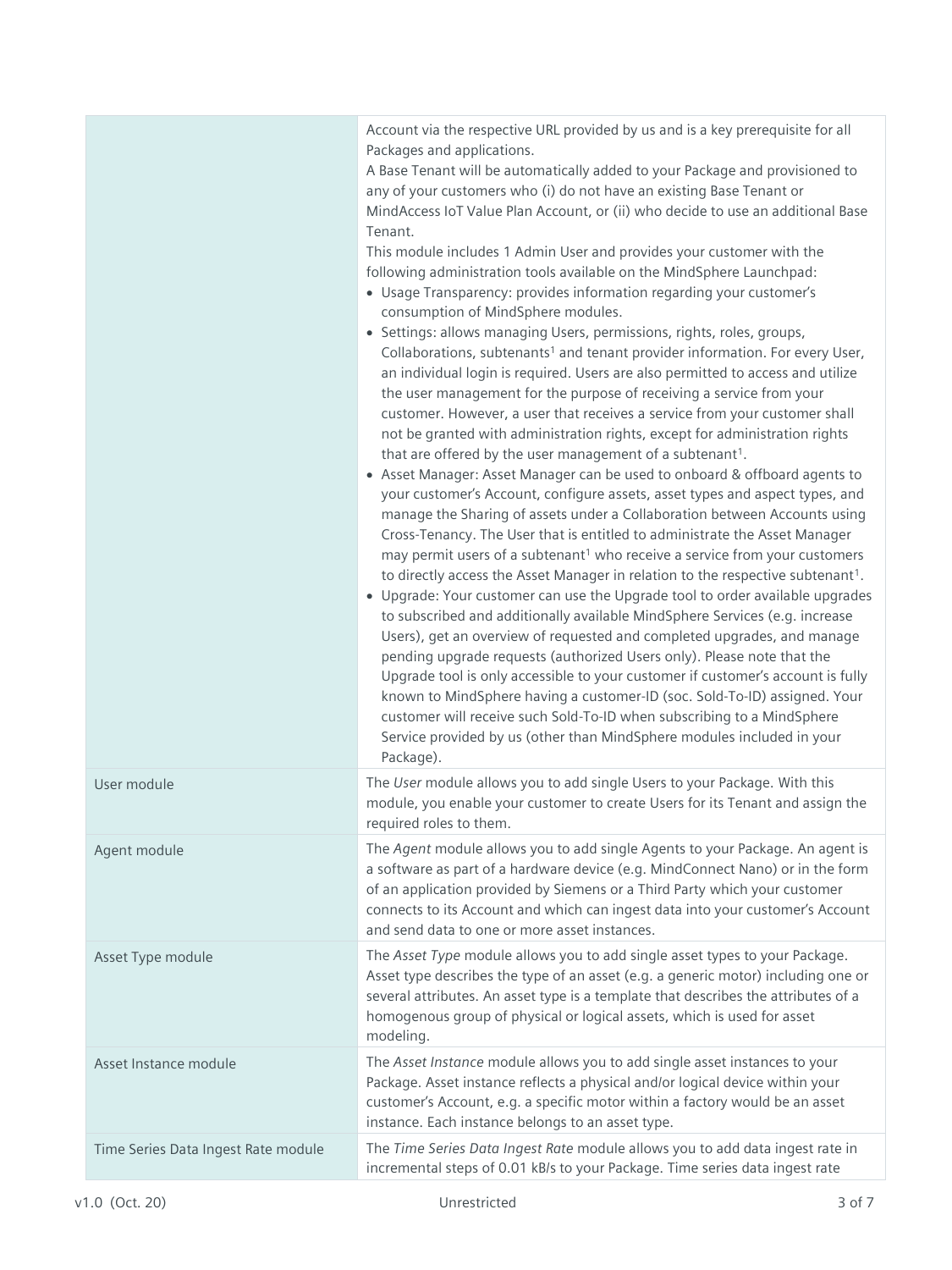|                                                               | represents the rate at which the sensor data is ingested into the Platform. Data<br>ingest is based on number of Assets, number of variables per Asset, size per<br>variable including overhead, read cycle interval and sending frequency. This<br>depends on the size of the requests containing time series data sent from the<br>customer to the Platform. Time series data ingest rate is restricted to a maximum<br>of 100 kB/s per Asset.                                                                                                                                                                                                                                                                                          |
|---------------------------------------------------------------|-------------------------------------------------------------------------------------------------------------------------------------------------------------------------------------------------------------------------------------------------------------------------------------------------------------------------------------------------------------------------------------------------------------------------------------------------------------------------------------------------------------------------------------------------------------------------------------------------------------------------------------------------------------------------------------------------------------------------------------------|
| Time Series Data Storage module                               | The Time Series Data Storage module allows you to add time series data storage<br>in the incremental steps of 0.5 GB to your Package. Time series data storage<br>represents the total volume of time series data ingested and stored for your<br>customer's Account.                                                                                                                                                                                                                                                                                                                                                                                                                                                                     |
| Subtenant module                                              | The Subtenant module allows you to add single Subtenants (also referred to as<br>"OEM Subaccounts") to your Package. By adding Subtenants to your Package, it<br>can be used by your customers as part of OEM Services as described in the<br>Specific Terms for MindAccess IoT Value Plan available on<br>www.mindsphere.io/terms, which apply accordingly to your customers as if they<br>had subscribed to a MindAccess IoT Value Plan if they provide OEM Services.                                                                                                                                                                                                                                                                   |
| Notifications module                                          | The Notification module allows you to add the number of notifications of the<br>type email and mobile push in incremental steps of 2 notifications to your<br>Package. The number of notifications added to your Package determines how<br>many notifications your customer can trigger in total. This module is based on<br>MindSphere's Notification Service. The terms and conditions set out in the<br>MindSphere Supplemental Terms for Notification Service available on<br>www.mindsphere.io/terms also apply to this module.                                                                                                                                                                                                      |
| Event module                                                  | The Event module allows you to add events in incremental steps of 1 000 events<br>to your Package. An event documents the occurrence of a defined situation (e.g.<br>starting a motor).                                                                                                                                                                                                                                                                                                                                                                                                                                                                                                                                                   |
| IoT File Storage module                                       | The IoT File Storage module allows you to add IoT file storage in incremental<br>steps of 0.5 GB to your Package. IoT file storage represents the total volume of<br>files uploaded and stored on the Platform for an Account.                                                                                                                                                                                                                                                                                                                                                                                                                                                                                                            |
| Rules module                                                  | The Rules module allows you to add active concurrent rules in incremental steps<br>of 1 rule to your Package. Rules refer to the functionality integrated into your<br>Application to create and configure rules that monitor variables of an Asset.<br>Please note that certain further MindSphere modules are required in your<br>customer's Tenant in order to use the Rules module. Please refer to the Package<br>Builder System Manual for detailed information on mandatory and optional<br>MindSphere modules.<br>The Specific Terms and Third Party Terms set out in the MindSphere<br>Supplemental Terms for Fleet Manager and Rules in Fleet Manager available on<br>www.mindsphere.io/terms apply accordingly to this module. |
| <sup>1)</sup> Applicable if subtenants are part of a Package. |                                                                                                                                                                                                                                                                                                                                                                                                                                                                                                                                                                                                                                                                                                                                           |

| <b>Pricing Model</b> |                        |                                                                                  |
|----------------------|------------------------|----------------------------------------------------------------------------------|
| Fee for              | <b>Package Builder</b> | <b>Distributor Service Fee</b>                                                   |
| Fee                  | $0 \in$                | 25% of the monthly MindSphere<br>module fees payable for activated<br>Package(s) |
| <b>Billing cycle</b> | n/a                    | Monthly in arrears                                                               |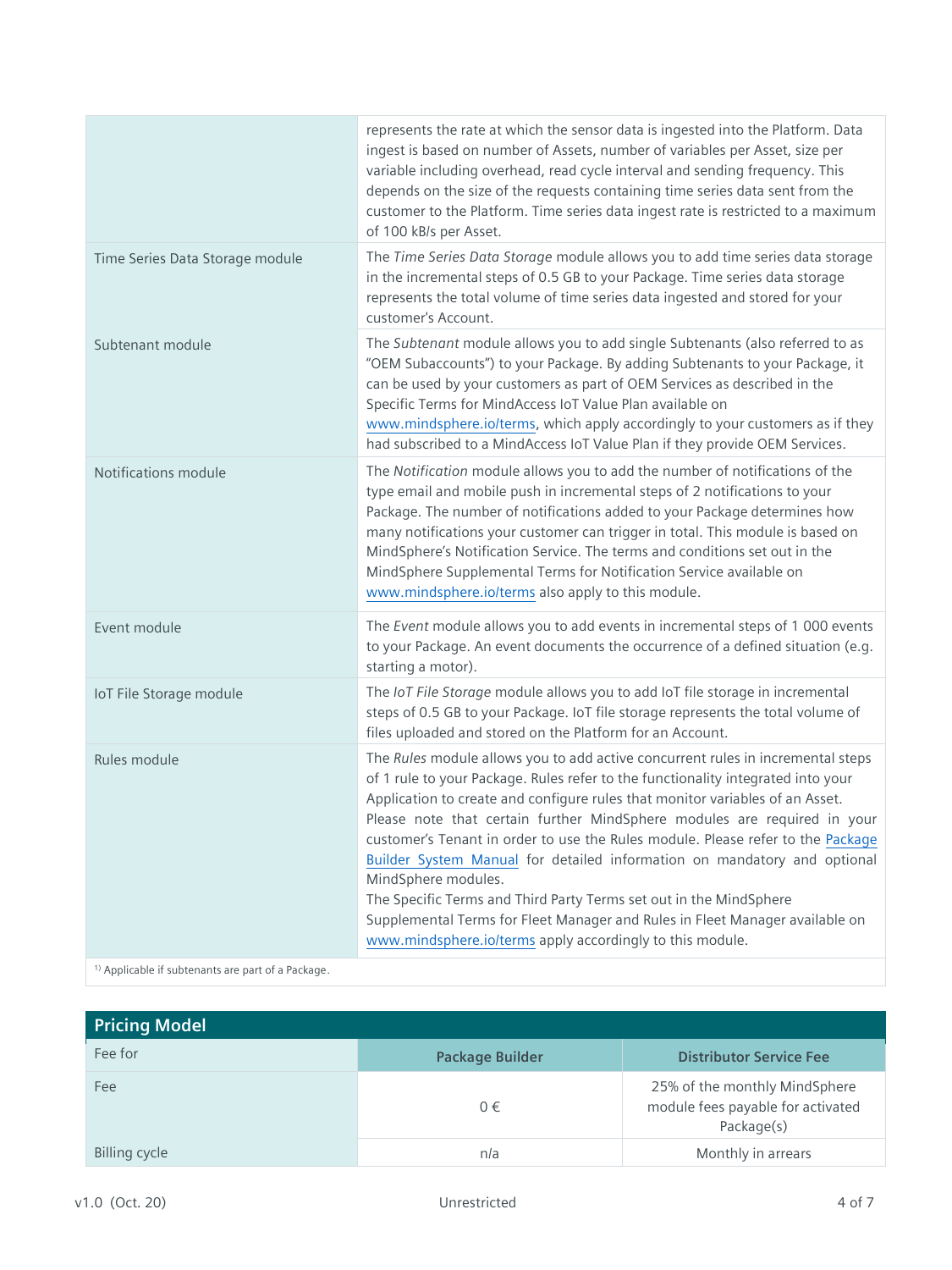| Pricing for modules            | <b>MindSphere modules</b>                                                                                                                                                                                                                                                                                                                                                                                                                                                                                                                                                                                                                                                                                                                                                                                                                                                                                                                                                                                                                                                                                                                                                                          | Fee per month |
|--------------------------------|----------------------------------------------------------------------------------------------------------------------------------------------------------------------------------------------------------------------------------------------------------------------------------------------------------------------------------------------------------------------------------------------------------------------------------------------------------------------------------------------------------------------------------------------------------------------------------------------------------------------------------------------------------------------------------------------------------------------------------------------------------------------------------------------------------------------------------------------------------------------------------------------------------------------------------------------------------------------------------------------------------------------------------------------------------------------------------------------------------------------------------------------------------------------------------------------------|---------------|
|                                | 1 Base Tenant<br>(incl. 1 Admin User)                                                                                                                                                                                                                                                                                                                                                                                                                                                                                                                                                                                                                                                                                                                                                                                                                                                                                                                                                                                                                                                                                                                                                              | $0 \in$       |
|                                | 1 User                                                                                                                                                                                                                                                                                                                                                                                                                                                                                                                                                                                                                                                                                                                                                                                                                                                                                                                                                                                                                                                                                                                                                                                             | 1.20€         |
|                                | 1 Agent                                                                                                                                                                                                                                                                                                                                                                                                                                                                                                                                                                                                                                                                                                                                                                                                                                                                                                                                                                                                                                                                                                                                                                                            | 8.00€         |
|                                | 1 Asset Type                                                                                                                                                                                                                                                                                                                                                                                                                                                                                                                                                                                                                                                                                                                                                                                                                                                                                                                                                                                                                                                                                                                                                                                       | 1.20€         |
|                                | 1 Asset Instance                                                                                                                                                                                                                                                                                                                                                                                                                                                                                                                                                                                                                                                                                                                                                                                                                                                                                                                                                                                                                                                                                                                                                                                   | $0.40 \in$    |
|                                | Time Series Data Ingest Rate (per 0.01<br>kB/s)                                                                                                                                                                                                                                                                                                                                                                                                                                                                                                                                                                                                                                                                                                                                                                                                                                                                                                                                                                                                                                                                                                                                                    | $0.35 \in$    |
|                                | Time Series Data Storage<br>(per 0.5 GB)                                                                                                                                                                                                                                                                                                                                                                                                                                                                                                                                                                                                                                                                                                                                                                                                                                                                                                                                                                                                                                                                                                                                                           | $0.03 \in$    |
|                                | 1 Subtenant                                                                                                                                                                                                                                                                                                                                                                                                                                                                                                                                                                                                                                                                                                                                                                                                                                                                                                                                                                                                                                                                                                                                                                                        | $6.00 \in$    |
|                                | 2 Notifications                                                                                                                                                                                                                                                                                                                                                                                                                                                                                                                                                                                                                                                                                                                                                                                                                                                                                                                                                                                                                                                                                                                                                                                    | $0.01 \in$    |
|                                | 1 000 Events                                                                                                                                                                                                                                                                                                                                                                                                                                                                                                                                                                                                                                                                                                                                                                                                                                                                                                                                                                                                                                                                                                                                                                                       | $0.04 \in$    |
|                                | IoT File Storage<br>(per 0.5 GB)                                                                                                                                                                                                                                                                                                                                                                                                                                                                                                                                                                                                                                                                                                                                                                                                                                                                                                                                                                                                                                                                                                                                                                   | $0.03 \in$    |
|                                | 1 Rule                                                                                                                                                                                                                                                                                                                                                                                                                                                                                                                                                                                                                                                                                                                                                                                                                                                                                                                                                                                                                                                                                                                                                                                             | 1.20€         |
| Package Builder subscription   | Your subscription to Package Builder allows you to create up to a maximum of<br>50 Packages including configuration of the relevant activation webpage and<br>generation of Package Activation Code(s).                                                                                                                                                                                                                                                                                                                                                                                                                                                                                                                                                                                                                                                                                                                                                                                                                                                                                                                                                                                            |               |
| Payment terms                  | For Package Builder subscription:<br>The subscription to Package Builder is a free upgrade to an existing MindAccess<br>Operator Plan.                                                                                                                                                                                                                                                                                                                                                                                                                                                                                                                                                                                                                                                                                                                                                                                                                                                                                                                                                                                                                                                             |               |
|                                | For each activated Package provisioned to a customer:<br>The fee of one provisioned Package will automatically be calculated based on the<br>MindSphere modules contained therein and based on the subscription term<br>selected for your Package. Upon your and our acceptance of a customer's<br>activation request you agree to pay the monthly fees set out above for the<br>MindSphere modules contained in your Package. We charge you on a daily basis<br>at the end of each month (monthly in arrears; a month equals 30 days) during<br>the subscription term of your Package (and beyond if not de-provisioned by you<br>at the end of the subscription term).<br>In addition, you agree to pay a monthly "Distributor Service Fee" for the<br>provisioning of each Package to your customer and its operation on the<br>Platform. The Distributor Service Fee amounts to 25% of the accumulated<br>monthly fees for the MindSphere modules you need to pay per provisioned<br>Package. The Distributor Service Fee will be charged monthly in arrears during<br>the subscription term of your Package (and beyond if not de-provisioned by you<br>at the end of the subscription term). |               |
| Subscription Term, termination | The Subscription Term for Package Builder is 12 months.<br>PLEASE NOTE: Be aware that the fees for the MindSphere modules which are<br>part of your Packages and the Distributor Service Fee will continue to be incurred<br>even after termination of your Package Builder subscription as long as your<br>customers' subscriptions to your Packages are still active.                                                                                                                                                                                                                                                                                                                                                                                                                                                                                                                                                                                                                                                                                                                                                                                                                            |               |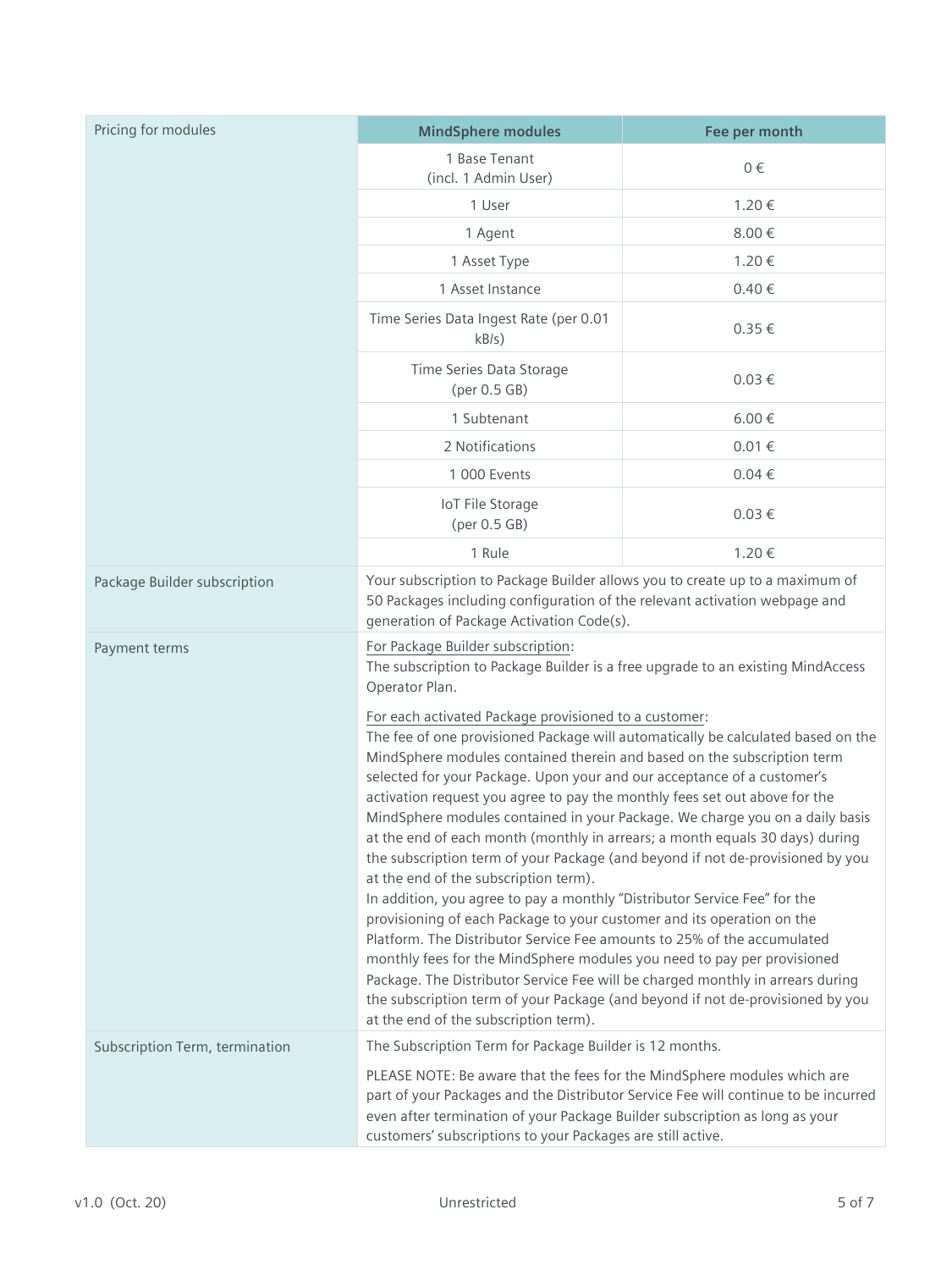| Adaptation of fees | We may change the fees during a running Subscription Term due to, and to the<br>extent required to, reflect: (i) changes in the quality or functionalities of the<br>Service(s); (ii) material changes in market conditions; (iii) general increases in |
|--------------------|---------------------------------------------------------------------------------------------------------------------------------------------------------------------------------------------------------------------------------------------------------|
|                    | wages or other employment costs; and/or (iv) changes in procurement costs due<br>to price changes made by our suppliers, in each case to the extent that the<br>changes affect our provision of agreed Services (each a "Fee Change"). We will          |
|                    | notify you of any Fee Change at least 60 days in advance of the effective date of<br>the Fee Change. You may terminate the Services affected by the Fee Change<br>prior to the effective date of the Fee Change.                                        |

| <b>Specific Terms</b>                                     |                                                                                                                                                                                                                                                                                                                                                                                                                                                                                                                                                                                                                                                                                                                                                                                                                                                                                                                                                                                                                                                                                                                                                     |
|-----------------------------------------------------------|-----------------------------------------------------------------------------------------------------------------------------------------------------------------------------------------------------------------------------------------------------------------------------------------------------------------------------------------------------------------------------------------------------------------------------------------------------------------------------------------------------------------------------------------------------------------------------------------------------------------------------------------------------------------------------------------------------------------------------------------------------------------------------------------------------------------------------------------------------------------------------------------------------------------------------------------------------------------------------------------------------------------------------------------------------------------------------------------------------------------------------------------------------|
| Third Party Terms                                         | Package Builder contains Third Party services, including open source software,<br>commercial software, or software-related managed services, which are subject<br>to additional or different terms, license rights, or require certain notices by their<br>licensors, which we are obligated to pass on to you as your licensor and to which<br>you agree to abide ("Third Party Terms"). The Third Party Terms are made<br>available via the following web link:<br>https://sie.ag/MindSphere_ThirdParty_PackageBuilder.                                                                                                                                                                                                                                                                                                                                                                                                                                                                                                                                                                                                                           |
| Changes to the Product Sheet and<br><b>Specific Terms</b> | We may update this document from time to time during a Subscription Term in<br>order to reflect any changes agreed with or imposed by our subcontractors<br>(including changes in open source software license terms) or when we introduce<br>new MindSphere modules, features, supplements, enhancements or capabilities<br>(e.g. that were not previously included with the subscription but added for no<br>additional fee). Changes shall become binding upon release of a new version of<br>this document on www.mindsphere.io/terms.                                                                                                                                                                                                                                                                                                                                                                                                                                                                                                                                                                                                          |
| Support                                                   | Support is provided in accordance with Chapter F of the MindSphere<br>Supplemental Terms available on www.mindsphere.io/terms.                                                                                                                                                                                                                                                                                                                                                                                                                                                                                                                                                                                                                                                                                                                                                                                                                                                                                                                                                                                                                      |
| Combination of Packages under one<br>Account              | Your customer can decide on the activation webpage if the Package shall be<br>provisioned to a new Base Tenant or an existing Account (Base Tenant or<br>MindAccess IoT Value Plan Account). Please be aware that Packages built with<br>Package Builder are specific to the data center location that your MindAccess<br>Operator Plan is using. Your customer can only choose to have a Package<br>provisioned to an existing Account if both the Package and the Account are<br>hosted in the same data center location.<br>If your customer decides to add various Packages to an existing Account, the<br>MindSphere modules included in the various Packages will be combined under<br>one Account. It is your customer's responsibility to allocate the MindSphere<br>modules of the various Packages according to its needs. The combination of<br>MindSphere modules in one Account may lead to technical limitations in<br>accessibility of MindSphere modules in the Account of your customer and should<br>therefore not exceed the limits set out under<br>https://sie.ag/MindSphere_TechnicalLimitationsforUsageofMindSphereServices. |
| Your responsibilities                                     | Each Application which is part of a Package constitutes an Operated Application<br>according to the Specific Terms for MindAccess Operator Plan available on<br>www.mindsphere.io/terms and the same obligations and responsibilities set out<br>in those Specific Terms shall apply to the Application, except for section 3.4 (ii)<br>that will be replaced by the following:<br>"that (a) regarding your Application and related services the contract is<br>only between you and your customer and not between Siemens and<br>your customer and (b) regarding the MindSphere modules the contract                                                                                                                                                                                                                                                                                                                                                                                                                                                                                                                                               |